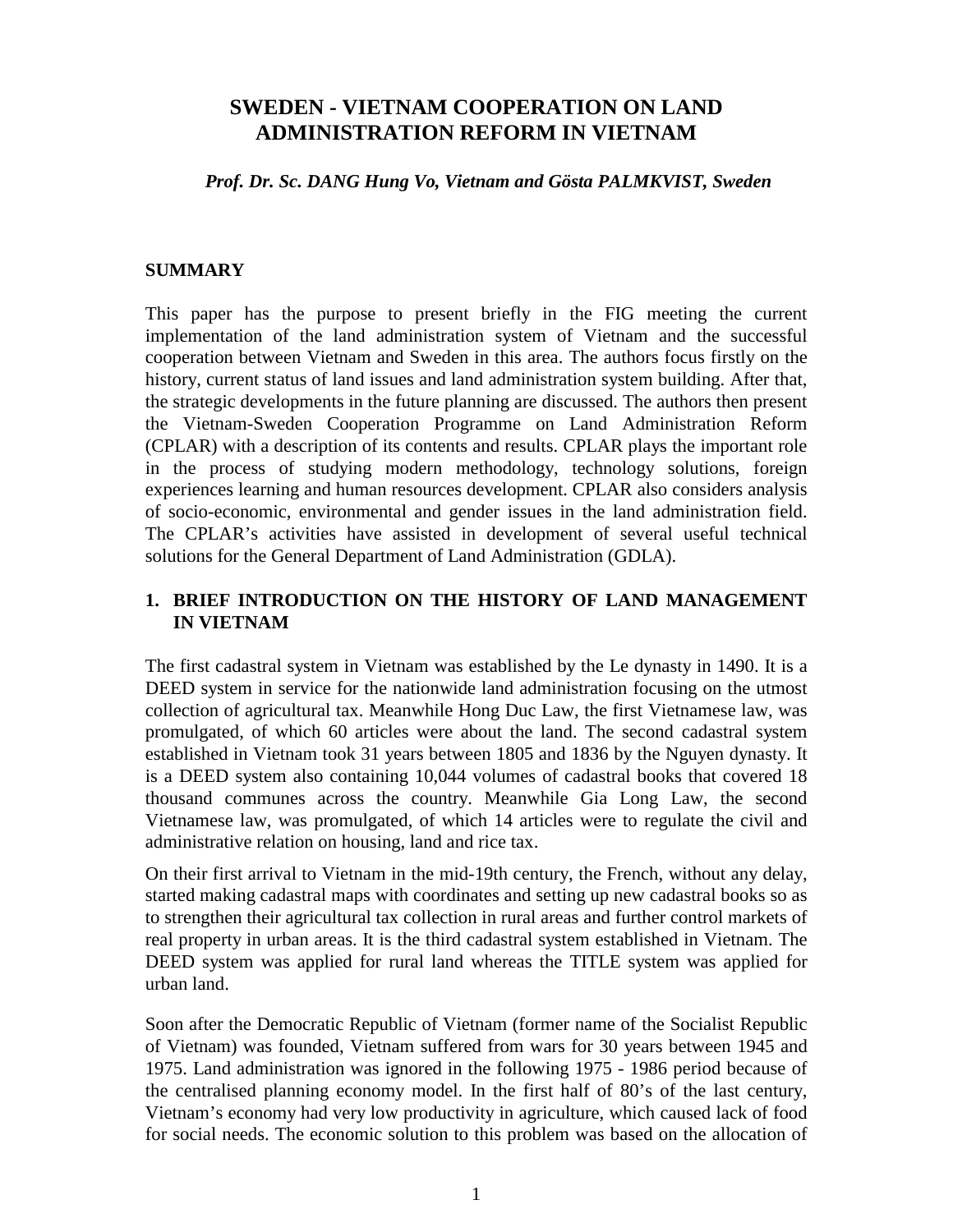agriculture land to individuals and households. This policy has brought Vietnam into the position as one of the three leading countries of rice export in the world.

In 1986 the State of Vietnam decided to innovate its economic system under the market economy model managed by the State. Since then, land administration has been regarded significant to secure political stability, social justice and economic development. The Vietnamese land law was first approved by the National Assembly in 1988. After having been carried out for 5 years, some articles proved to be not encouraging enough for development of the market economy. A revised land law was therefore promulgated and approved by the National Assembly in 1993, called the 1993 Land Law.

In early 1994 Vietnam Government decided to establish the General Department of Land Administration (GDLA) by merging and reorganizing two state bodies; General Department of Land Management and National Department of Surveying and Mapping. The land administration system of Vietnam is a nationwide four-level system including the GDLA at the central level belonging to the Government, Department of Land Administration (DLA) at provincial level belonging to People's Committee of Province, Bureau of Land Administration (BLA) at district level belonging to People's Committee of District, and one/two Land Officers in each commune. The land administration bodies are responsible for the land management and survey - mapping. The tasks are as follows:

- Preparation of land legislation and land policies to submit to Authorized State Bodies for consideration and approval;
- Implementation of cadastral system including land register, cadastral mapping, cadastral documentation, land tenure certificate issuance, and land record system update;
- Land investigation and inventory for land classification, land assessment, and land valuation;
- Land statistics and current land use mapping;
- Long term and annual land use planning;
- Land inspection;
- Solving land disputes;
- Reference geodetic system definition, coordinates and levelling control network construction;
- Aerial-satellite imagery management;
- Hydrographic survey;
- Topographic map and base map systems establishment for inland and seabed;
- National Geo-database and Land-database management.

Based on the technical assistance founded by UNDP and AUSAID, during 1991 - 1994 Vietnam land administration carried out the Feasibility Study (F/S) on establishment of a modern land management system for Vietnam. The F/S results have supplied reasonable justifications for the long-term planning on development strategies. The World Bank, in the period 1994 - 1997, has had several discussions with GDLA on utilization of WB soft loans for the total implementation of modern land management in Vietnam. The proposed budget in this F/S was USD 360 million. After consideration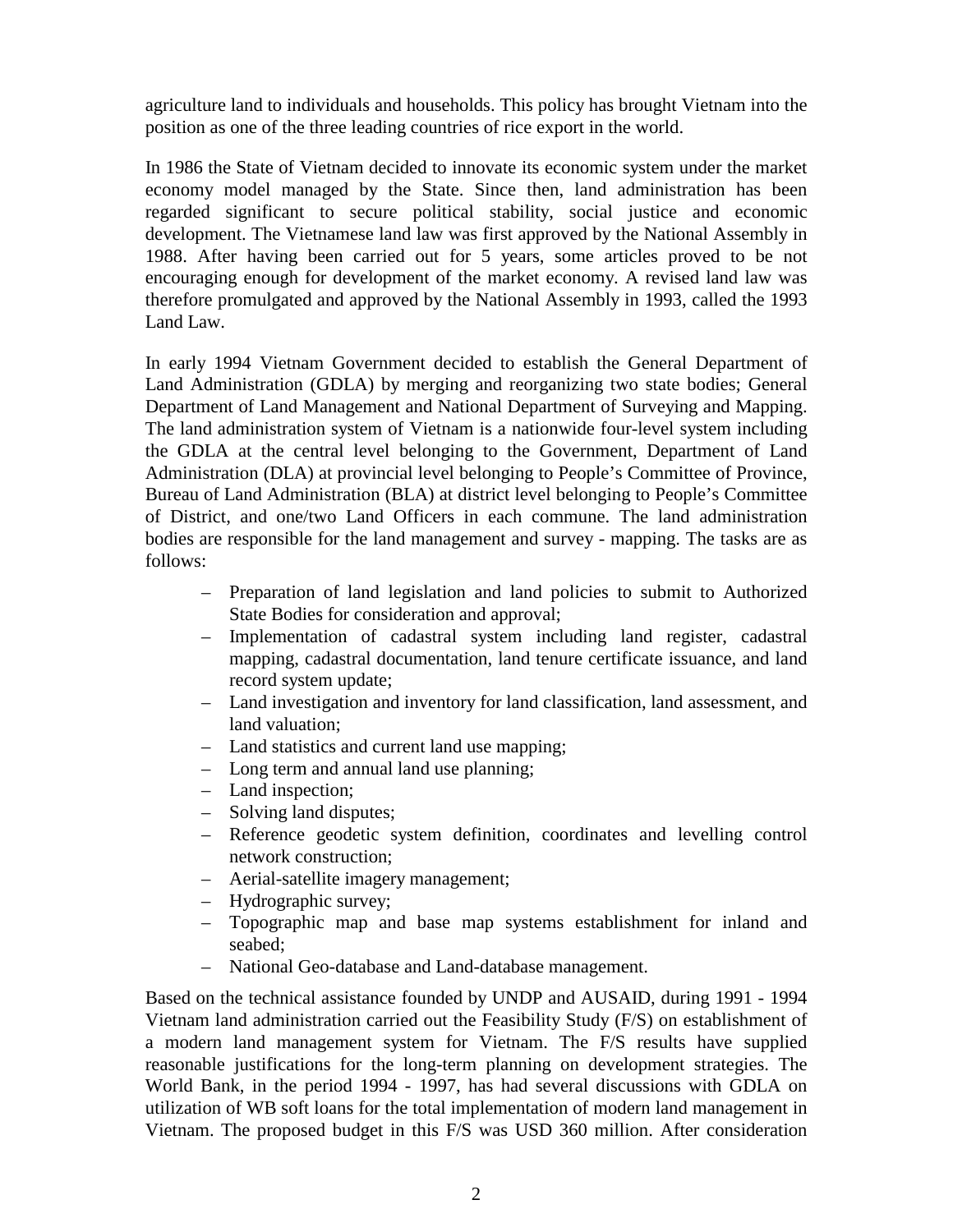Vietnam's Government decided to use the state budget for implementation of the land administration system.

In general, the construction of a modern land administration system in Vietnam would be called the land administration reform. A total solution of this process should be concerned in the legal, technological, economical, and social aspects. In 1995, the Sweden International Development Agency (SIDA) intended to support GDLA with a technical assistance project for the methodology and technology study. Two years later, Sweden and Vietnam governments signed the specific agreement on the programme named "Vietnam-Sweden Cooperation Programme on Land Administration Reform - CPLAR" for 10 years. CPLAR is being carried out in 2 phases in which the first phase is from 1997 to 2001 and the second phase from 2002 to 2007. The first phase will be completed at the end of 2001 with the budget SEK 88 million, in which SEK 65 million from Swedish contribution and SEK 23 million from Vietnamese contribution in kind.

The authors of this paper would like to present the land administration reform in Vietnam which is supported by the results of CPLAR.

## **2. CONTENTS OF LAND ADMINISTATION REFORM IN VIETNAM**

Issues related to renovation of the land administration system in Vietnam are introduced in this part. The main contents of the land administration reform are as follows:

*1. Complete the land legislation and land policy system based on political stability, social justice and economic development; effectively strengthen to the land inspection system; well settle land disputes:*

According to Vietnam Constitution land is the property of the entire people, which is allocated or leased by the State to organizations, households or individuals for long-term use. Depending on their status, land users are fully or partly granted the rights of land exchange, transfer, inheritance, mortgage, lease and investment into joint-venture. Rural land is used for cultivation, development of the rural socio-economy and food security, so that the necessary land for afforestation must be secured and the ecological environment protected. Besides, the State appropriately provides land for the national industrialization and modernization, including the construction of infrastructure, centralized industrial zones and urbanization in dealing with resettlement.

The first land law was approved by the National Assembly in 1988, and after that the land law has been renewed or revised every 5 years. The second land law was promulgated in 1993, the revised land law in 1998, and the third land law may be created in 2002. During the period 2003 - 2008 GDLA will have full conditions for preparation of the Land Code to submit to National Assembly for approval.

*2. Accomplish the establishment of initial cadasral documents consisting of land allocation, land registration, cadastral maps, cadastral books, and land tenure certificates (LTC) for 19 million ha of currently used land; facilitate the administrative procedures of land user rights performance and cadastral documents update based on organization of land title office:*

Initiation of cadastral documents in Vietnam that started in 1990 was subject to the title system. LTCs were issued to land users on the basis of unified system of cadastral maps and cadastral books. There are currently around 13 million land users, of whom 10.5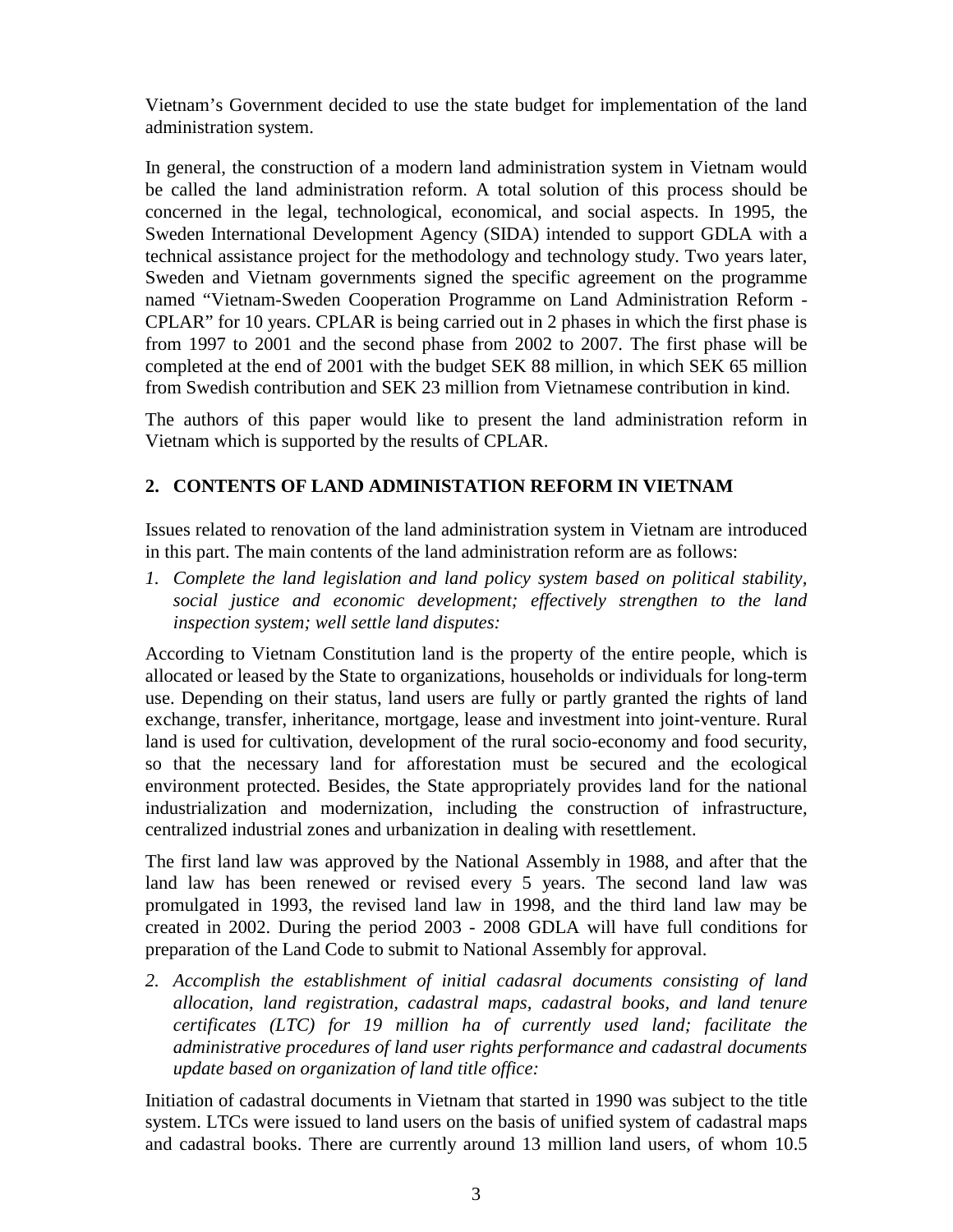million in rural areas and 2.5 million in urban areas, for about 100 million land parcels in Vietnam. LTCs will be issued until the year 2005, by then the land amalgamation will reduce the number of parcels and the LTC will step-by-step be replaced by a parcel based system. It is impossible to complete all the new cadastral maps by the year 2000 so all the old ones would remain suitable for the present situation. Initial registration of land for 13 million land users is considered a huge task to tackle.

|     | <b>LAND CATEGORY</b> | <b>CADASTRAL MAPS</b>        |                               | <b>CADASTRAL BOOKS</b>       |                        | <b>LTC's ISSUANCE</b>        |                               |
|-----|----------------------|------------------------------|-------------------------------|------------------------------|------------------------|------------------------------|-------------------------------|
| NO. |                      | Status at the<br>end of 2000 | <b>Year for</b><br>completion | Status at the<br>end of 2000 | Year for<br>completion | Status at the<br>end of 2000 | <b>Year for</b><br>completion |
|     | Agriculture          | 40%                          | 2005                          | 70%                          | 2003                   | 85%                          | 2001                          |
| 2   | Forestry             | 20%                          | 2003                          | 20%                          | 2003                   | 15%                          | 2002                          |
| 3   | Rural residential    | 25%                          | 2005                          | 35%                          | 2003                   | 60%                          | 2003                          |
| 4   | Urban                | 50%                          | 2003                          | 35%                          | 2003                   | 5%                           | 2005                          |

The current situation and schedule for completion of the initial cadastral documents are presented in the following table:

During the time for implementetion of the initial cadastral documents, GDLA is studying the land title office system which will simplify administrative procedures in the land administration system.

*3. Carry out land investigation, land survey, land statistics, land use mapping to form the basic document for short-term and long-term land use planning:*

Pursuant to the Vietnamese land law, the National Assembly approves the long-term land use planning once it is suitable for the nationwide planning of socio-economic development. The Government will annually approve land use plans submitted by provinces or by economic sectors. In current time, the land administration organizations do not yet firmly grasp all occurrences in the land use process. From that reason all land use planning does not get legal effectiveness in the administrative system, and does not support implementation of socio-economic development planning.

GDLA has now to renovate the procedures of land use planning on the basis of methodology studies and practical testing. A reasonable planning of land use should have the systematic characteristics guaranteeing the unification of economical sectors planning with administrative localities planning. The long term land use planning should be in conformity with the annual land use plan, which constructs favorable conditions to secure the land allocation, land lease and land recovery. The administrative procedures of managerial system must be streamlined over the transferring process of land use.

*4. Establish the system for land classification, land assessment, and land valuation to upgrade the land taxation system and to form the legal frame for real estate market:*

The land valuation is a new task of land administration system in Vietnam which is the economic tool playing an important role in land management. The land valuation system gradually supports the real estate market, correctly defines land tax, land compensation, land mortgage, from that it is possible to speed up the infrastructure construction of industrialization and increase the state revenue made from land resources.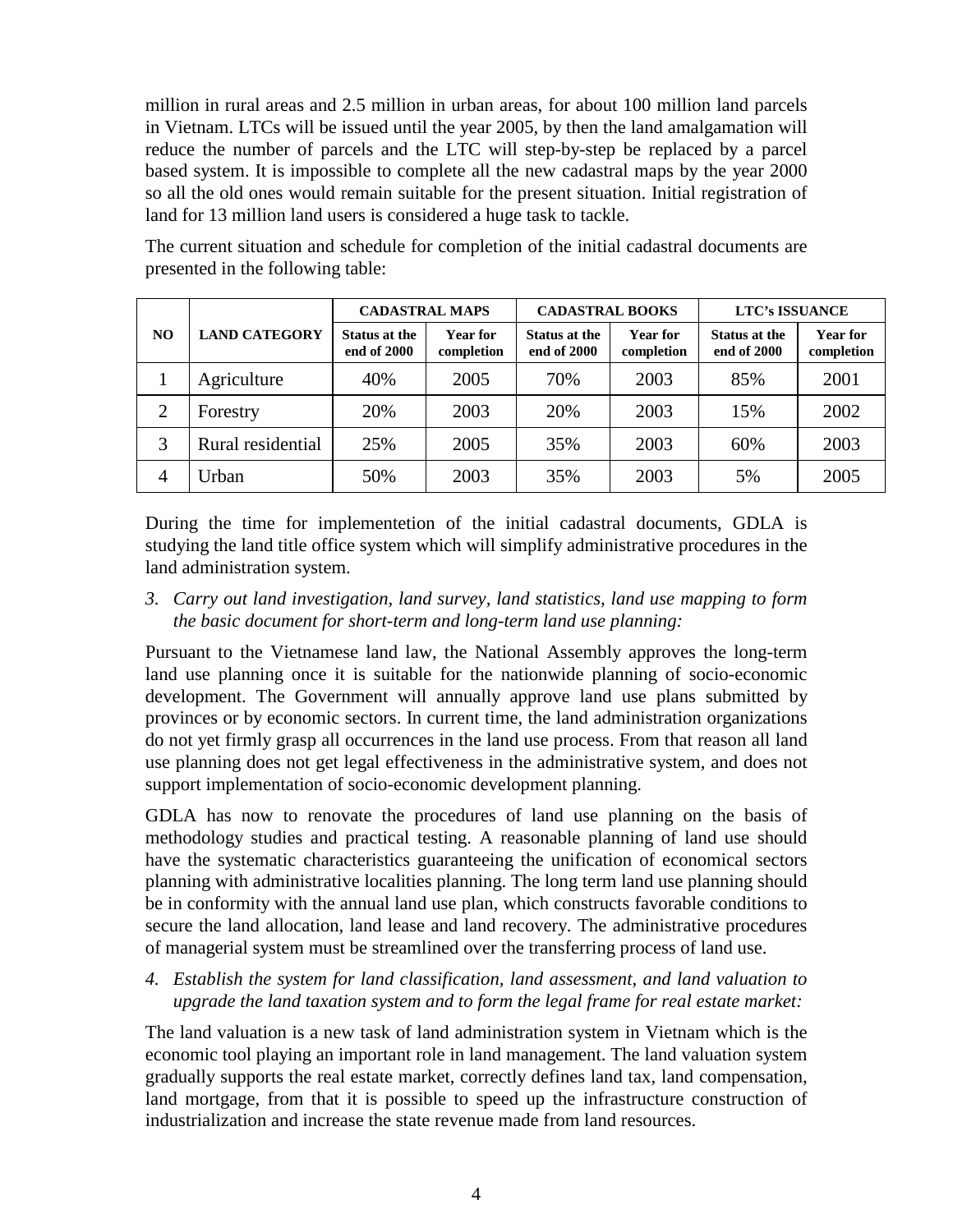GDLA is concentrated now on the studies on land valuation methodology and experiences. Some methods of valuation have been tested already for urban and industrial land. The legal frame and organizational system of land valuation have also been prepared and will be submitted to Government in the near future.

*5. Modernize gradually the land administration system oriented to information technology based on establishment of the National Land Information System (NLIS):*

From 1997 all the cadastral documents, including cadastral maps, are made by digital technology. That means up to now about 60% of new cadastral documents were captured and archived already in computers (40% of them are still on paper). In present time GDLA is focused on establishment of the National Land Information System (NLIS). It is most important technical infrastructure for modernization of the land administration system to facilitate and also to simplify all the administrative procedures. Besides, NLIS has the function for supplying the land information such as land statistics, current land use maps, land use planning, etc. and the information related to the natural, economic, social and legal conditions on each land parcel to meet the civil needs.

In 1999 GDLA submitted the Feasibility Study on construction of the National Geodatabase and Land-database, which was approved by the IT State Committee. This Database is organized as a distributed database system, in which each provincial DLA has an own land-database including all the cadastral documents of this province and GDLA has two component database, first one is the Geographic Database and second one is the Macro Land Database. All the component databases are connected by wide area network (WAN).

From 1999 to 2001 GDLA manages several projects to prepare the nationwide implementation of the National Geo/Land Database:

- Define data standards and data standardization;
- Design database structure and networking;
- Pilot study on selection of technological solutions such as client/server and remote access for geo-data on WAN, data security and safety, map browser in intranet and Internet, etc.
- Link the National LIS to the other national database systems such as the banking network, administrative network, investment and planning network, etc.
- Pilot study on organization of provincial land database.

According to the GDLA's planning the National Geo-database, National Land-database, and NLIS will be completed in 2010.

## **3. VIETNAM-SWEDEN COOPERATION PROGRAMME ON LAND ADMINISTRATION REFORM IN VIETNAM - CPLAR**

In 1997 the Sweden and Vietnam Governments signed the specific agreement on setting up the Vietnam-Sweden Cooperation Programme on Land Administration Reform in Vietnam (CPLAR) for 10 years, in which the first phase is implemented in the period 1997 - 2001 with SEK 65 million from Swedish contribution in cash and SEK 23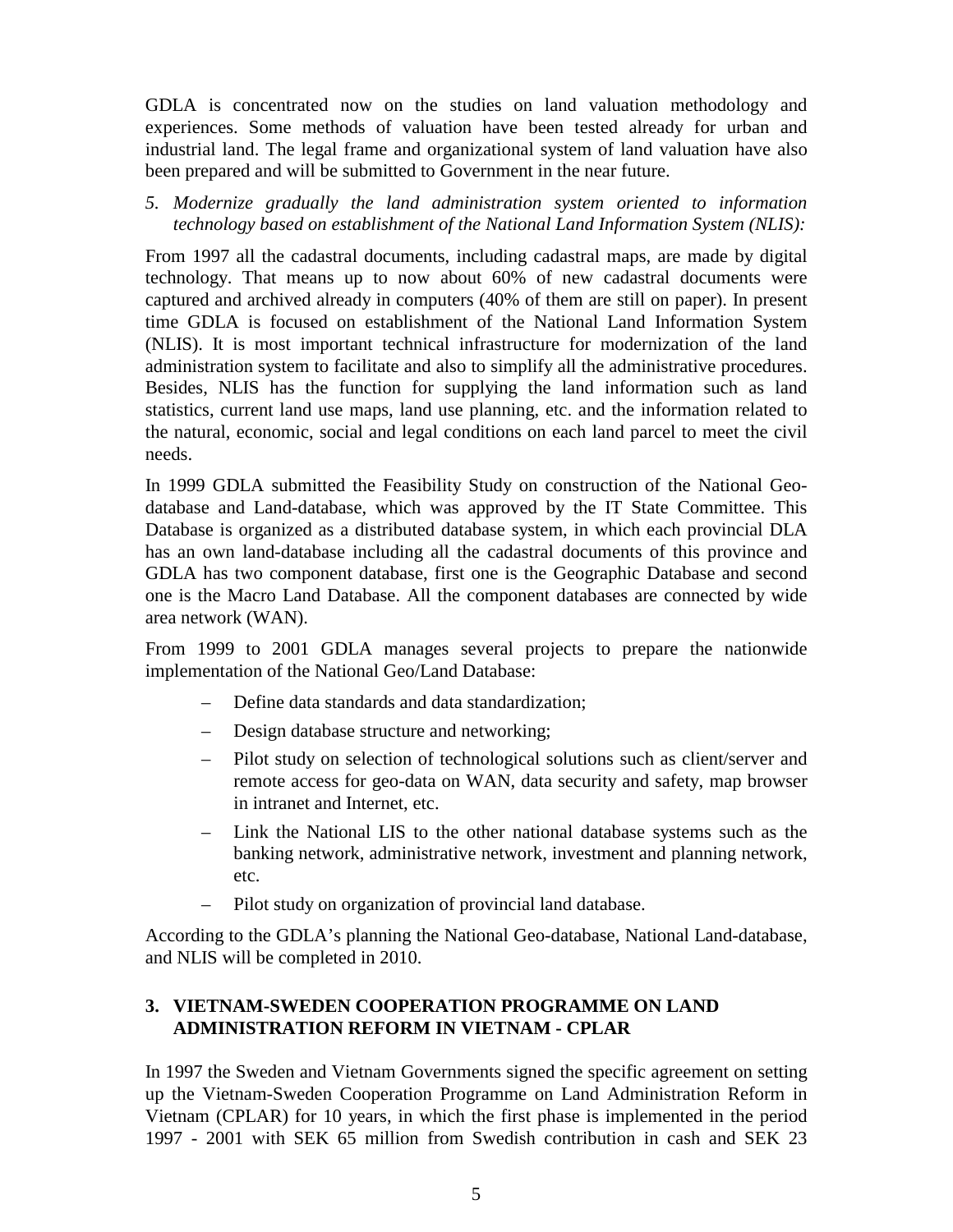million from Vietnamese contribution in kind. The second phase will be considered by the two sides later in 2001.

The first phase of CPLAR includes 6 projects: project 1 - Land Legislation, project 2 - Cadastral Mapping, project 3 - Land Use Mapping & Planning, project 4 has 2 components: project 4.1 - Land Valuation and project 4.2 - Land Registration, project 5 - Land Information System, project 6 - Programme Management. The contents and results of each project will be described as follows:

*1. Project 1 - Land Legislation:*

The main objectives are: (1) - methodology study on land legislation system to propose revisions to the current land law of Vietnam, (2) - study on formulation of the legal frame for the real estate market in Vietnam, (3) - study on proposals of land policies for the ethnic minorities in Vietnam.

The results of this project in 1997 have played the important roles in preparation of the revised land law, which was promulgated in 1998 by the National Assembly. During the period 1998 - 2000, this project has been focused on the legal frame for real estate market and the land policies for ethnic minorities.

*2. Project 2 - Cadastral mapping:*

Cadastral map system of Vietnam has been defined by GDLA as follows:

- Cadastral maps are set up in the national unified coordinate system on the basis of the basic cadastral control network covering all the country constructed by GPS technology.
- Cadastral maps scales are: 1/200 for Hanoi, 1/500 for other cities, 1/1,000 for rural residential land, 1/2,000 for agricultural land in the North and Central, 1/5,000 for agricultural land in the South, and 1/10,000 - 1/25,000 for forest land.
- Making use of all kinds of old cadastral maps suitable for current land use situation should be encouraged. Newly established cadastral maps must be made in digital form based on application of all kinds of modern or conventional survey technologies.

The main objectives of the project 2 are: (1) - pilot study on cadastral survey methods by total station, RTK GPS, and orthophoto mapping, (2) - proposal on digital cadastral map standards, (3) - strengthening technological capacities for survey and mapping works at provincial level.

Project 2 has concl;uded on selection of suitable cadastral survey methods for each category of land. Digital cadastral map standards have been proposed to GDLA for approval.

*3. Project 3 - Land use mapping and land use planning:*

It is extremely difficult for the land administration sector, relevant economic sectors as well as local authorities to set up long term land use planning and annual land use plans in the condition that initial land records have not yet been established. However, a nationwide long term land use planning up to 2010 has been set up by GDLA, and already been submitted to the Government. Annual land use plans for every province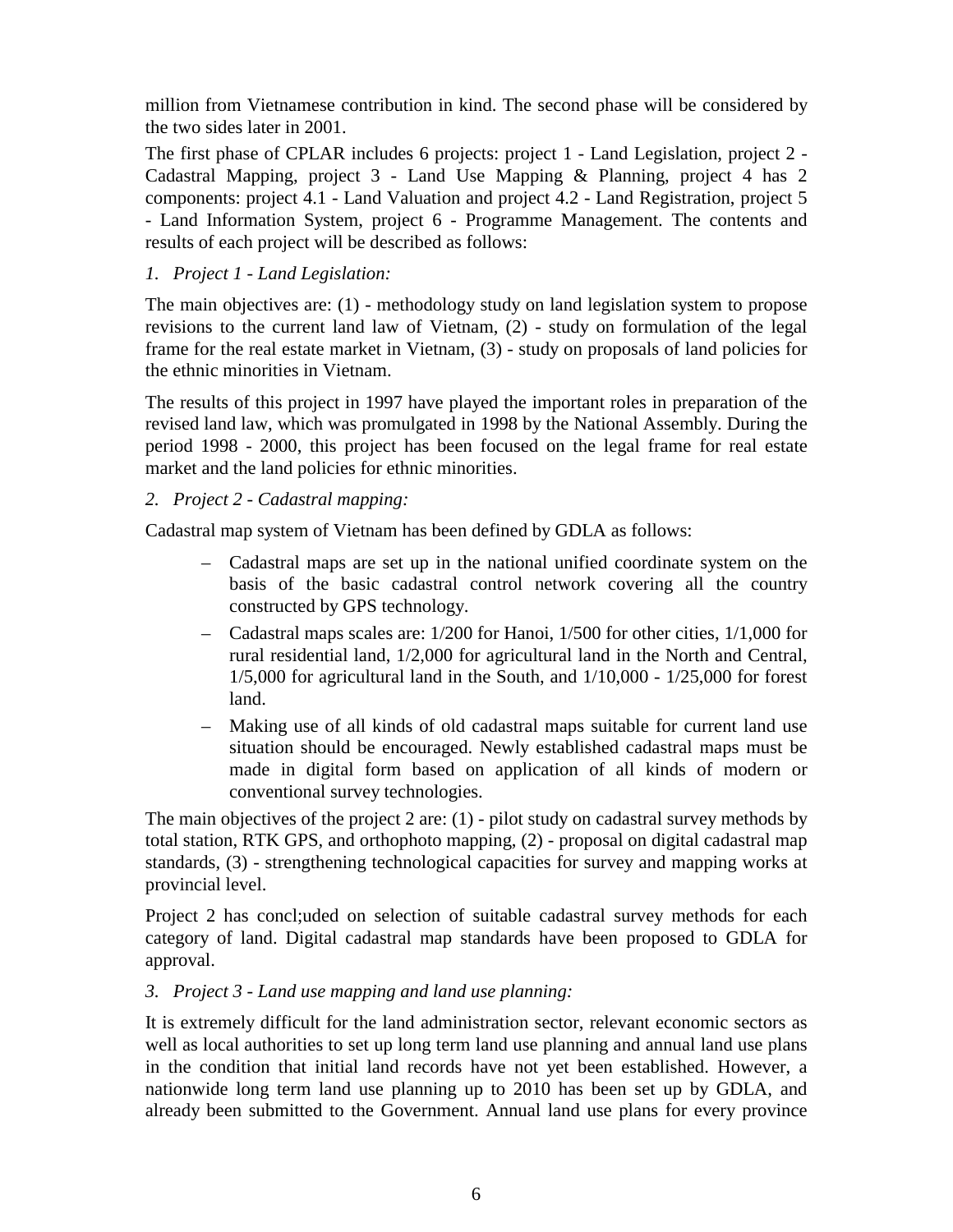and economic sector are approved by the Government. However, the approved land use planning as well as annual land use plans are not fully implemented in the social life.

The main objectives of project 3 are: (1) - application of digital technology for land use mapping, (2) - methodology study on land use planning in which the suitability between economical sectors and localities must be considered, (3) - proposal on a new technical procedure of land use planning.

Up to 2000, project 3 has carried out a pilot study on the new technical procedures of land use planning at provincial, district and communal levels in Ha Nam province. Land use mapping by digital technology has been tested with utilization of the aerial-satellite images and current cadastral maps.

#### *4. Project 4.1: Land valuation*

Land valuation is the new concept in the land administration system of Vietnam. Up to now Vietnam has not any system of valuation offices, then land price is defined on the basis of the government land price frame. The difference between the government price and the market price is quite big.

The main objectives of project 4.1 are: (1) - methodology study on land valuation, (2) testing and choosing suitable methods on land valuation in Vietnam, (3) - proposal on establishment of the land valuation office system.

Project 4.1 has considered several methods for land valuation, after that some of them have been applied in pilot study area. The methods proposed by the project were accepted for use in several provinces. Project 4.1 has also proposed a plan on organization of the land valuation offices in Vietnam. This plan will be the basic document for submission to the Government for consideration.

## *5. Project 4.2 - Land registration:*

Land registration and LTC's issuance are the main tasks in the period of the initial cadastral documents implementation. Since 1988, this work started with the unified technical instructions. Up to now the land registration and LTC's issuance are implemented rather smoothly, but there is a problem with the complicated administrative procedures.

The main objective of this project is to simplify the present administrative procedures oriented to organizing a land title offices network. The project has made the methodology studies and practical tests on land title office system in some provinces.

## *6. Project 5: Land information system*

Land information system is the goal of the modernization process of land administration. Project 5 has the objectives: (1) - study on the public demands on the land information system, (2) - Land-database and computer network design, (3) - tests on land data processing softwares and data management softwares.

Project 5 has carried out several pilot studies on formulation of the rational LIS model for provincial level. These pilot studies are concentrated on the following topics:

– Selection of procedure for the capture of cadastral documents including cadastral maps to the Land-database;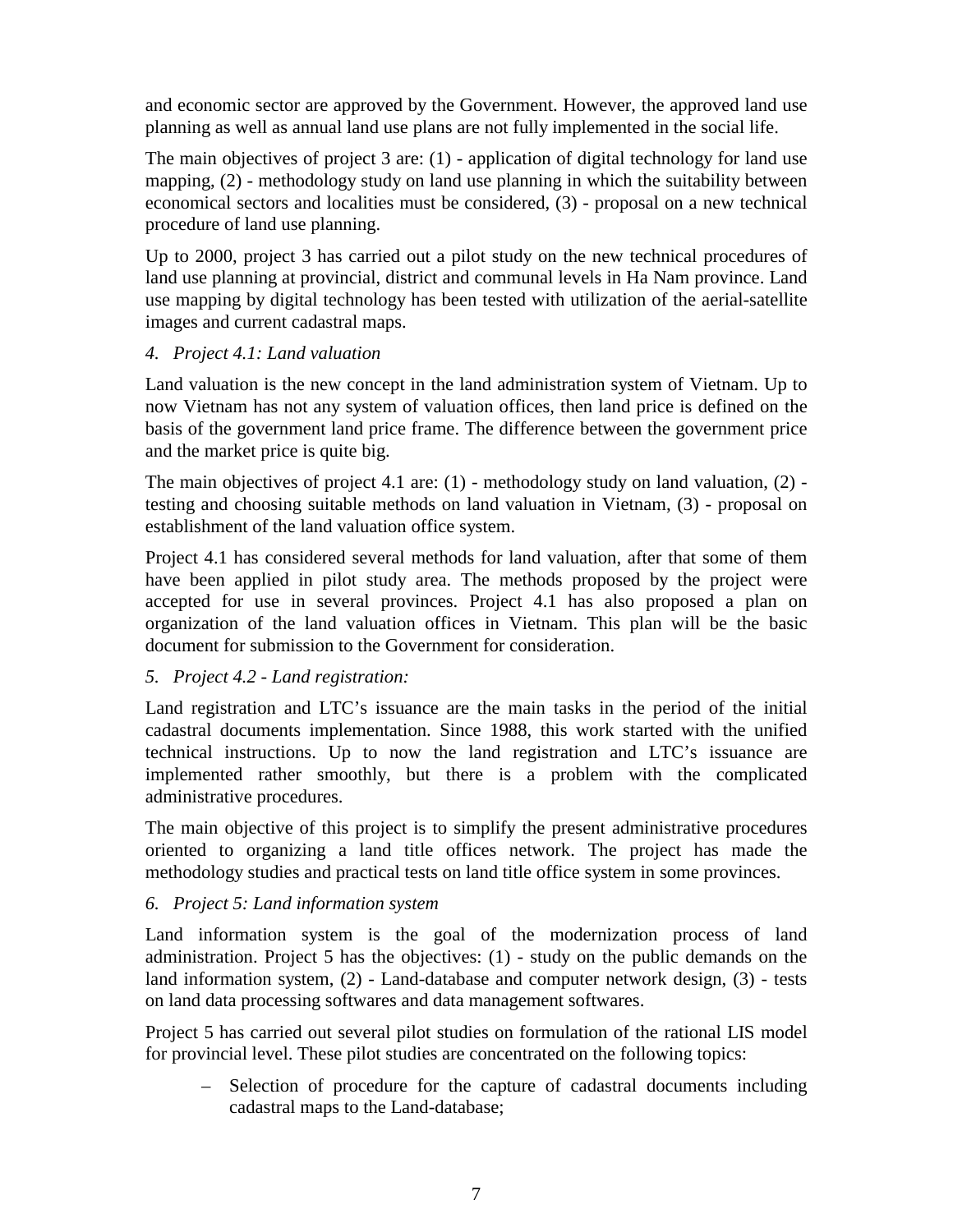- Proposal on an acceptable land database model concerning the structure, networking for distributed form, data updating procedure;
- LIS software's tests to make the technical guidelines on application of data processing software, data management software, software customization and development for provincial IT staff;
- Land data supplying by intranets and the Internet.

The provincial LIS model proposed by Project 5 has been approved by GDLA for application throughout the land administration area.

#### *7. Project 6: Programme management*

The main task of Project 6 is coordination of activities for the whole programme, including planning and financial management, annual reporting to SIDA and GDLA. Besides, Project 6 has also some important specific tasks as follows:

- Study on human resources development model for the land administration sector of Vietnam;
- Modernization of management system oriented to the IT technology;
- Analysis of the social-economic-environmental impacts on land issues;
- Women's access to land (gender issue);
- Setting up special working groups to facilitate the cooperative activities between the projects in CPLAR and with other related projects in Vietnam;
- Making feasibility study on the possible utilization of the foreign soft loans to speed up implementation of the land administration works.

The consultancy organization for CPLAR has been selected as Swedesurvey, which was winner in the international bid for implementation. The excellent cooperation between SIDA and GDLA, Swedesurvey and Vietnamese partners are the most important part forming the CPLAR's success.

In 2001 SIDA and GDLA will start preparation of the second phase of CPLAR for the period 2002 - 2007.

## **4. CONCLUSIONS**

Development of land administration in Vietnam is regarded by Government as of high priority in the process of industrialization and modernization of the country. The target of Vietnam is to become an industrialized country before 2020. Turning an agricultural developing country into an industrialized one is an extremely heavy task. Development of the 4 input power resources of labour, land, finance and technology is particularly significant to the national socio-economic development. In the meantime, issues of land related to social justice, food security, environmental protection and political stability must be well solved.

The completion and modernization of the land administration system of Vietnam must be concentrated in the next 10 years. The CPLAR's activities are giving the good methodologies, technology solutions, and management experiences to the land administration of Vietnam at central and local levels. The Vietnam - Sweden cooperation in the land administration area brings the successful results to assist GDLA in the development.